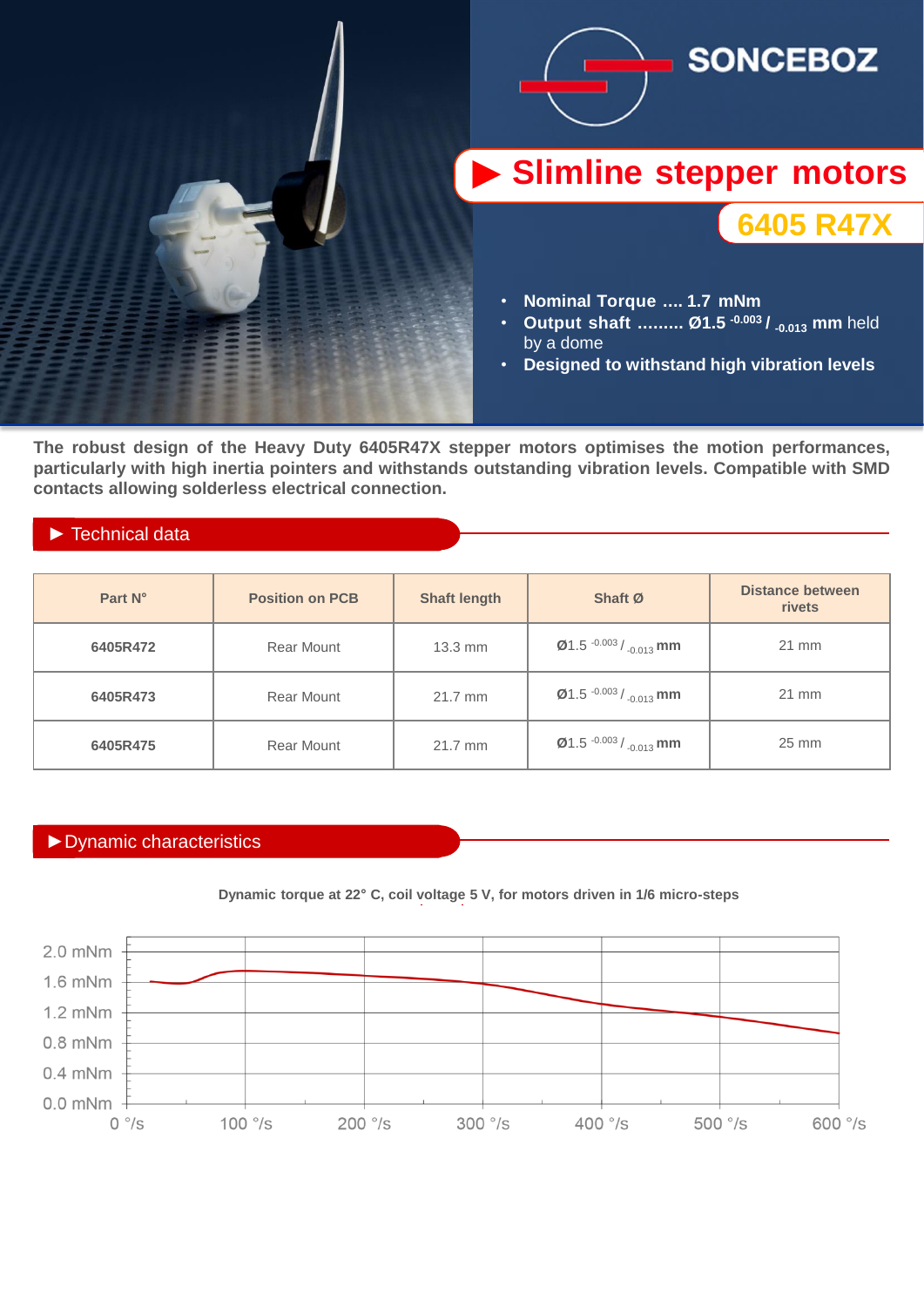## *Drawing not to scale. All dimensions in mm.*



*Special requirements upon customer specifications. Right to change reserved. <2.0>*



**SONCEBOZ SA**

2605 Sonceboz – Switzerland Tel. +41(0) 32 488 11 11 Fax +41(0) 32 488 11 00 info@sonceboz.com - www.sonceboz.com